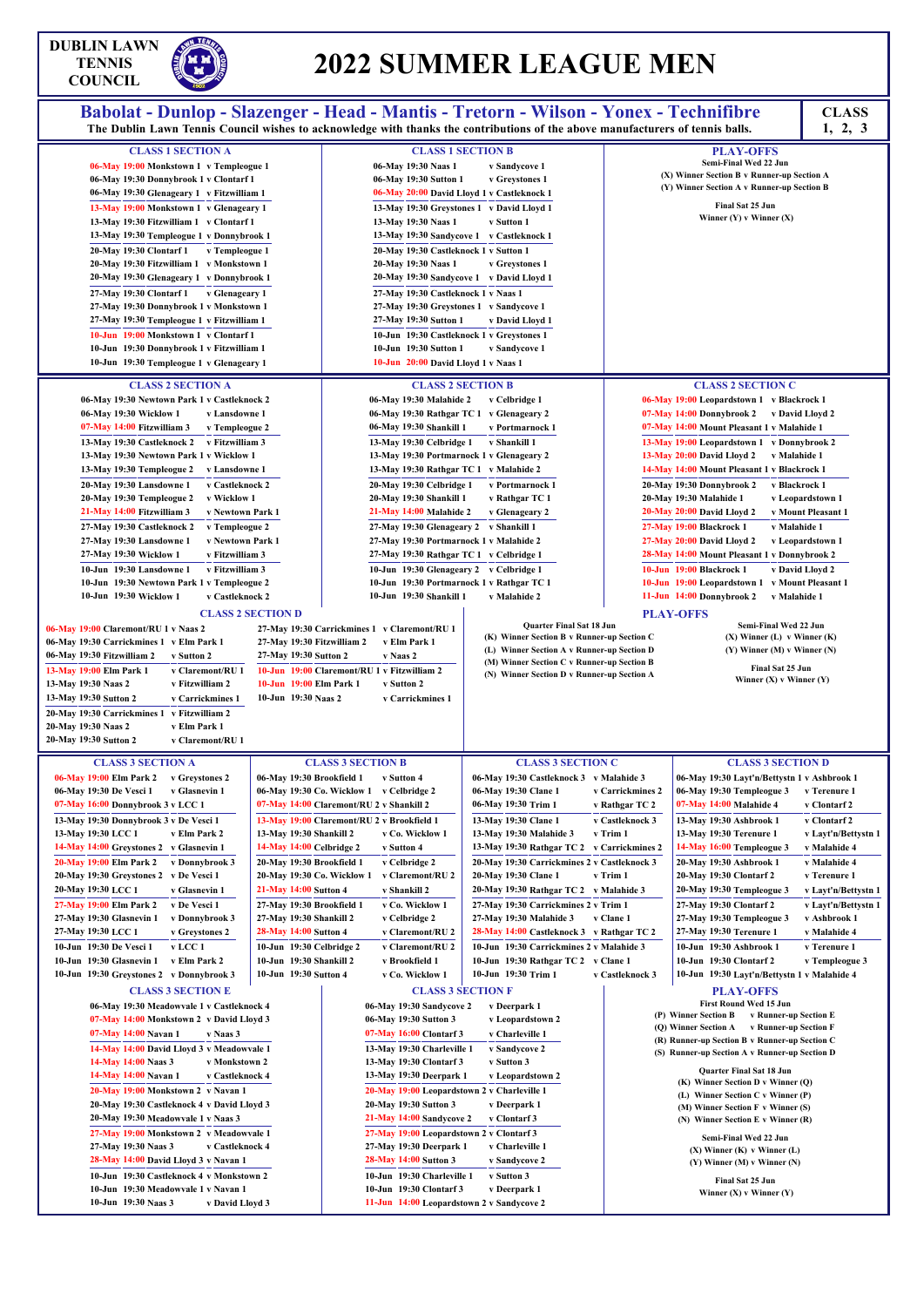### **DUBLIN LAWN TENNIS COUNCIL**

## **2022 SUMMER LEAGUE MEN**

Babolat - Dunlop - Slazenger - Head - Mantis - Tretorn - Wilson - Yonex - Technifibre<br>The Dublin Lawn Tennis Council wishes to acknowledge with thanks the contributions of the above manufacturers of tennis balls. 4, 5

|                                                                                        | The Dublin Lawn Tennis Council wishes to acknowledge with thanks the contributions of the above manufacturers of tennis balls. |                                                                                     | 4, 5                                                                      |
|----------------------------------------------------------------------------------------|--------------------------------------------------------------------------------------------------------------------------------|-------------------------------------------------------------------------------------|---------------------------------------------------------------------------|
| <b>CLASS 4 SECTION A</b>                                                               | <b>CLASS 4 SECTION B</b>                                                                                                       | <b>CLASS 4 SECTION C</b>                                                            | <b>CLASS 4 SECTION D</b>                                                  |
| 06-May 19:30 Lansdowne 3 v Shankill 4                                                  | 06-May 19:30 Charleville 2 v Templeogue 4                                                                                      | 06-May 19:30 Castleknock 5<br>v Mount Pleasant 2                                    | 06-May 19:30 Templeogue 5 v Wicklow 2                                     |
| 06-May 19:30 Stackallen 1 v Sandycove 3                                                | 06-May 19:30 Swords 1<br>v Donnybrook 4                                                                                        | 06-May 19:30 Lansdowne 2<br>v Clontarf 6                                            | 07-May 16:00 Clontarf 4<br>v Sandycove 4                                  |
| 07-May 14:00 Greystones 4 v Malahide 5                                                 | 07-May 16:00 Malahide 6<br>v Shankill 3                                                                                        | 07-May 14:00 Co. Wicklow 2<br>v Elm Park 3                                          | 07-May 16:00 Fitzwilliam 4<br>v Portmarnock 2                             |
| 13-May 19:30 Lansdowne 3 v Malahide 5                                                  | 14-May 14:00 Charleville 2 v Malahide 6                                                                                        | v Co. Wicklow 2<br>13-May 19:30 Castleknock 5                                       | v Clontarf 4<br>13-May 19:30 Wicklow 2                                    |
| 13-May 19:30 Shankill 4 v Stackallen 1                                                 | 14-May 14:00 Donnybrook 4 v Shankill 3                                                                                         | 13-May 19:30 Lansdowne 2<br>v Elm Park 3                                            | 14-May 14:00 Fitzwilliam 4 v Templeogue 5                                 |
| 14-May 14:00 Sandycove 3 v Greystones 4                                                | 14-May 14:00 Templeogue 4 v Swords 1                                                                                           | 14-May 14:00 Mount Pleasant 2 v Clontarf 6                                          | 14-May 14:00 Portmarnock 2 v Sandycove 4                                  |
| 20-May 19:30 Lansdowne 3 v Greystones 4                                                | 20-May 19:30 Shankill 3<br>v Templeogue 4                                                                                      | 21-May 14:00 Clontarf 6<br>v Co. Wicklow 2                                          | 20-May 19:30 Portmarnock 2 v Templeogue 5                                 |
| 20-May 19:30 Stackallen 1 v Malahide 5                                                 | 20-May 19:30 Swords 1<br>v Charleville 2                                                                                       | v Castleknock 5<br>21-May 14:00 Elm Park 3                                          | 21-May 16:00 Fitzwilliam 4 v Clontarf 4                                   |
| 21-May 14:00 Shankill 4 v Sandycove 3                                                  | 21-May 14:00 Donnybrook 4 v Malahide 6                                                                                         | 21-May 14:00 Mount Pleasant 2 v Lansdowne 2                                         | 21-May 16:00 Sandycove 4<br>v Wicklow 2                                   |
| 27-May 19:30 Sandycove 3 v Lansdowne 3                                                 | 27-May 19:30 Charleville 2 v Donnybrook 4                                                                                      | 27-May 19:30 Co. Wicklow 2<br>v Lansdowne 2                                         | 28-May 14:00 Sandycove 4<br>v Fitzwilliam 4                               |
| 28-May 14:00 Greystones 4 v Stackallen 1                                               | 27-May 19:30 Shankill 3<br>v Swords 1                                                                                          | <b>28-May 14:00 Clontarf 6</b><br>v Castleknock 5                                   | 28-May 14:00 Templeogue 5 v Clontarf 4                                    |
| 28-May 14:00 Shankill 4<br>v Malahide 5                                                | 28-May 14:00 Templeogue 4 v Malahide 6                                                                                         | 28-May 14:00 Elm Park 3<br>v Mount Pleasant 2                                       | 28-May 14:00 Wicklow 2<br>v Portmarnock 2                                 |
| 10-Jun 19:30 Malahide 5 v Sandycove 3                                                  | 10-Jun 19:30 Swords 1<br>v Malahide 6                                                                                          | v Mount Pleasant 2<br>10-Jun 19:30 Co. Wicklow 2                                    | 10-Jun 19:30 Sandycove 4<br>v Templeogue 5                                |
| 10-Jun 19:30 Stackallen 1 v Lansdowne 3                                                | 10-Jun 19:30 Templeogue 4 v Donnybrook 4                                                                                       | 10-Jun 19:30 Lansdowne 2<br>v Castleknock 5                                         | 11-Jun 14:00 Clontarf 4<br>v Portmarnock 2                                |
| 11-Jun 16:00 Greystones 4 v Shankill 4                                                 | 11-Jun 14:00 Shankill 3<br>v Charleville 2                                                                                     | 11-Jun 14:00 Elm Park 3<br>v Clontarf 6                                             | 11-Jun 14:00 Wicklow 2<br>v Fitzwilliam 4                                 |
|                                                                                        |                                                                                                                                |                                                                                     |                                                                           |
| <b>CLASS 4 SECTION E</b>                                                               | <b>CLASS 4 SECTION F</b>                                                                                                       | <b>CLASS 4 SECTION G</b>                                                            | <b>PLAY-OFFS</b><br><b>First Round Wed 15 Jun</b>                         |
| 06-May 19:30 Glenalbyn 1 v Greystones 3                                                | 06-May 19:30 Deerpark 2<br>v Portmarnock 3                                                                                     | 06-May 19:30 Carrickmines 4 v Glasnevin 2                                           | (P) Winner Section D<br>v Runner-up Section B                             |
| v Clontarf 5<br>06-May 19:30 Naas 4                                                    | 06-May 19:30 Dunboyne 1<br>v Carrickmines 3                                                                                    | 07-May 14:00 Layt'n/Bettystn 2 v Blackrock 2                                        | v Runner-up Section A<br>(Q) Winner Section C                             |
| 07-May 14:00 David Lloyd 4 v Glenageary 3                                              | 06-May 19:30 Skerries 1<br>v Templeogue 6                                                                                      | 07-May 14:00 Stackallen 2<br>v Mount Pleasant 3                                     | (R) Runner-up Section G v Runner-up Section E                             |
| 13-May 19:30 Clontarf 5<br>v David Lloyd 4                                             | 13-May 19:30 Carrickmines 3 v Deerpark 2                                                                                       | 13-May 19:00 Blackrock 2<br>v Stackallen 2                                          | (S) Winner Section B<br>v Runner-up Section F                             |
| 13-May 19:30 Glenageary 3 v Glenalbyn 1                                                | 13-May 19:30 Skerries 1<br>v Portmarnock 3                                                                                     | v Layt'n/Bettystn 2<br>13-May 19:30 Glasnevin 2                                     | (T) Winner Section F<br>v Runner-up Section C                             |
| 14-May 16:00 Greystones 3 v Naas 4                                                     | 14-May 14:00 Templeogue 6 v Dunboyne 1                                                                                         | 14-May 16:00 Mount Pleasant 3 v Carrickmines 4                                      | (U) Winner Section G<br>v Runner-up Section D                             |
| 20-May 19:30 Glenalbyn 1<br>v David Lloyd 4                                            | 20-May 19:30 Deerpark 2<br>v Dunbovne 1                                                                                        | 20-May 19:30 Glasnevin 2<br>v Stackallen 2                                          | <b>Quarter Final Sat 18 Jun</b>                                           |
| 21-May 14:00 Clontarf 5<br>v Greystones 3                                              | 21-May 14:00 Carrickmines 3 v Skerries 1                                                                                       | 20-May 19:30 Layt'n/Bettystn 2 v Carrickmines 4                                     | $(K)$ Winner $(T)$<br>$v$ Winner (P)                                      |
| 21-May 14:00 Glenageary 3 v Naas 4                                                     | 21-May 14:00 Portmarnock 3 v Templeogue 6                                                                                      | 21-May 14:00 Mount Pleasant 3 v Blackrock 2                                         | (L) Winner Section A v Winner (R)                                         |
| 27-May 19:30 Naas 4<br>v Glenalbyn 1                                                   | 27-May 19:30 Dunboyne 1<br>v Skerries 1                                                                                        | 27-May 19:30 Stackallen 2<br>v Layt'n/Bettystn 2                                    | $(M)$ Winner $(Q)$<br>$v$ Winner (U)                                      |
| <b>28-May 14:00 Clontarf 5</b><br>v Glenageary 3                                       | 28-May 14:00 Portmarnock 3 v Carrickmines 3                                                                                    | 28-May 14:00 Carrickmines 4<br>v Blackrock 2                                        | (N) Winner Section E v Winner (S)                                         |
| 28-May 16:00 David Lloyd 4 v Greystones 3                                              | 28-May 16:00 Templeogue 6 v Deerpark 2                                                                                         | 28-May 14:00 Glasnevin 2<br>v Mount Pleasant 3                                      | Semi-Final Wed 22 Jun                                                     |
| 10-Jun 19:30 Glenalbyn 1 v Clontarf 5                                                  | 10-Jun 19:30 Carrickmines 3 v Templeogue 6                                                                                     | 11-Jun 14:00 Blackrock 2<br>v Glasnevin 2                                           | $(X)$ Winner $(L)$ v Winner $(K)$                                         |
| 11-Jun 14:00 Greystones 3 v Glenageary 3                                               | 10-Jun 19:30 Skerries 1<br>v Deerpark 2                                                                                        | 11-Jun 14:00 Carrickmines 4 v Stackallen 2                                          | $(Y)$ Winner $(M)$ v Winner $(N)$                                         |
| 11-Jun $14:00$ Naas 4<br>v David Lloyd 4                                               | 11-Jun 14:00 Portmarnock 3 v Dunboyne 1                                                                                        | 11-Jun 14:00 Layt'n/Bettystn 2 v Mount Pleasant 3                                   | Final Sat 25 Jun                                                          |
|                                                                                        |                                                                                                                                |                                                                                     | Winner $(X)$ v Winner $(Y)$                                               |
| <b>CLASS 5 SECTION A</b>                                                               | <b>CLASS 5 SECTION B</b>                                                                                                       | <b>CLASS 5 SECTION C</b>                                                            | <b>CLASS 5 SECTION D</b>                                                  |
| 07-May 14:00 Carrickmines 5 v Brookfield 2                                             | 06-May 19:30 Bective 1<br>v Naas 5                                                                                             | 06-May 19:30 Ashbrook 2<br>v Co. Wicklow 3                                          | 06-May 19:30 Terenure 2<br>v ALSAA 1                                      |
| 07-May 14:00 Castleknock 7 v Stratford 1                                               | 06-May 19:30 Trackside 1<br>v Swords 2                                                                                         | 06-May 19:30 Carraig 1<br>v Deerpark 3                                              | 07-May 14:00 Castleknock 6 v Rathgar TC 3                                 |
| 07-May 14:00 Wicklow 3<br>v Celbridge 3                                                | 07-May 14:00 Mount Pleasant 4 v Co. Wicklow 4                                                                                  | 06-May 19:30 Glasnevin 3<br>v Newtown Park 2                                        | 07-May 14:00 Sutton 5<br>v Deerpark 4                                     |
| 13-May 19:30 Brookfield 2<br>v Castleknock 7                                           | 13-May 19:30 Swords 2<br>v Naas 5                                                                                              | v Glasnevin 3<br>13-May 19:30 Co. Wicklow 3                                         | 13-May 19:30 ALSAA 1<br>v Deerpark 4                                      |
| 13-May 19:30 Carrickmines 5 v Wicklow 3                                                | 13-May 19:30 Trackside 1<br>v Co. Wicklow 4                                                                                    | 14-May 14:00 Deerpark 3<br>v Ashbrook 2                                             | 13-May 19:30 Sutton 5<br>v Castleknock 6                                  |
| 13-May 19:30 Stratford 1<br>v Celbridge 3                                              | 14-May 16:00 Mount Pleasant 4 v Bective 1                                                                                      | 14-May 14:00 Newtown Park 2 v Carraig 1                                             | 14-May 14:00 Rathgar TC 3 v Terenure 2                                    |
|                                                                                        | v Trackside 1                                                                                                                  |                                                                                     |                                                                           |
| 20-May 19:30 Wicklow 3<br>v Stratford 1<br>21-May 14:00 Carrickmines 5 v Castleknock 7 | 20-May 19:30 Bective 1<br>v Mount Pleasant 4<br>21-May 14:00 Naas 5                                                            | 20-May 19:30 Carraig 1<br>v Glasnevin 3<br>20-May 19:30 Newtown Park 2 v Ashbrook 2 | 20-May 19:30 Rathgar TC 3 v ALSAA 1<br>20-May 19:30 Terenure 2 v Sutton 5 |
| 21-May 14:00 Celbridge 3<br>v Brookfield 2                                             | 21-May 14:00 Swords 2<br>v Co. Wicklow 4                                                                                       | 21-May 14:00 Co. Wicklow 3 v Deerpark 3                                             | 21-May 14:00 Castleknock 6 v Deerpark 4                                   |
|                                                                                        |                                                                                                                                |                                                                                     |                                                                           |
| 27-May 19:30 Celbridge 3<br>v Carrickmines 5                                           | 27-May 19:30 Swords 2<br>v Mount Pleasant 4                                                                                    | 27-May 19:30 Ashbrook 2<br>v Carraig 1                                              | 27-May 19:30 ALSAA 1<br>v Castleknock 6                                   |
| 27-May 19:30 Stratford 1<br>v Brookfield 2                                             | 28-May 14:00 Co. Wicklow 4<br>v Bective 1                                                                                      | 27-May 19:30 Newtown Park 2 v Co. Wicklow 3                                         | 27-May 19:30 Rathgar TC 3 v Sutton 5                                      |
| 28-May 14:00 Castleknock 7<br>v Wicklow 3                                              | 28-May 14:00 Naas 5<br>v Trackside 1                                                                                           | 28-May 16:00 Glasnevin 3<br>v Deerpark 3                                            | 28-May 14:00 Deerpark 4<br>v Terenure 2                                   |
| 10-Jun 19:30 Brookfield 2<br>v Wicklow 3                                               | 10-Jun 19:30 Bective 1<br>v Swords 2                                                                                           | 10-Jun 19:30 Carraig 1<br>v Co. Wicklow 3                                           | 10-Jun 19:30 Terenure 2<br>v Castleknock 6                                |

**10-Jun 19:30 Stratford 1 v Carrickmines 5**

**10-Jun 19:30 Trackside 1 v Mount Pleasant 4**

**11-Jun 14:00 Co. Wicklow 4 v Naas 5**

### **11-Jun 14:00 Castleknock 7 v Celbridge 3 CLASS 5 SECTION E**

**10-Jun 19:30 Deerpark 3 v Newtown Park 2 11-Jun 14:00 Ashbrook 2 v Glasnevin 3**

|  | 06-May 19:30 Ratoath 1                       | v Malahide 7       |
|--|----------------------------------------------|--------------------|
|  | 07-May 14:00 Clontarf 8                      | v Glenageary 4     |
|  | 07-May 14:00 Westwood Leop. 1 v Donnybrook 5 |                    |
|  | 13-May 19:30 Ratoath 1                       | v Glenageary 4     |
|  | <b>14-May 14:00 Clontarf 8</b>               | v Westwood Leop. 1 |
|  | 14-May 16:00 Donnybrook 5                    | v Malahide 7       |
|  | 20-May 19:30 Ratoath 1                       | v Clontarf 8       |
|  | 21-May 14:00 Westwood Leop. 1 v Malahide 7   |                    |
|  | 21-May 16:00 Glenageary 4                    | v Donnybrook 5     |
|  | 28-May 14:00 Donnybrook 5                    | v Ratoath 1        |
|  | 28-May 14:00 Glenageary 4                    | v Westwood Leop. 1 |
|  | 28-May 14:00 Malahide 7                      | v Clontarf 8       |
|  | 11-Jun 14:00 Malahide 7                      | v Glenageary 4     |
|  | 11-Jun 14:00 Westwood Leop. 1 v Ratoath 1    |                    |
|  | 11-Jun 16:00 Clontarf 8                      | v Donnybrook 5     |

|                       | 00-1914) 19.30 Telenule 2 — V ALSAA I   |                                           |
|-----------------------|-----------------------------------------|-------------------------------------------|
|                       |                                         | 07-May 14:00 Castleknock 6 v Rathgar TC 3 |
| 07-May 14:00 Sutton 5 |                                         | v Deerpark 4                              |
| 13-May 19:30 ALSAA 1  |                                         | v Deerpark 4                              |
| 13-May 19:30 Sutton 5 |                                         | v Castleknock 6                           |
|                       | 14-May 14:00 Rathgar TC 3 v Terenure 2  |                                           |
|                       | 20-May 19:30 Rathgar TC 3 v ALSAA 1     |                                           |
|                       | 20-May 19:30 Terenure 2 v Sutton 5      |                                           |
|                       | 21-May 14:00 Castleknock 6 v Deerpark 4 |                                           |
|                       |                                         | 27-May 19:30 ALSAA 1 v Castleknock 6      |
|                       | 27-May 19:30 Rathgar TC 3 v Sutton 5    |                                           |
|                       | 28-May 14:00 Deerpark 4 v Terenure 2    |                                           |
|                       |                                         | 10-Jun 19:30 Terenure 2 v Castleknock 6   |
|                       | 11-Jun 14:00 Deerpark 4                 | v Rathgar TC 3                            |
| 11-Jun 14:00 Sutton 5 |                                         | v ALSAA 1                                 |
|                       | <b>CLASS 5 SECTION G</b>                |                                           |
| :00 Clane 2           | v Monkstown 3                           |                                           |
|                       |                                         |                                           |

**CLASS 5 SECTION F**

**06-May 19:30 LCC 2 v Castleknock 8 07-May 14:00 Sandycove 5 v Navan 2 07-May 16:00 Monkstown 4 v Malahide 8 14-May 16:00 LCC 2 v Malahide 8 14-May 16:00 Monkstown 4 v Navan 2 14-May 16:00 Sandycove 5 v Castleknock 8 21-May 14:00 Castleknock 8 v Malahide 8 21-May 14:00 LCC 2 v Navan 2**

|                    | 21-May 14:00 Monkstown 4 v Sandycove 5   |                 |
|--------------------|------------------------------------------|-----------------|
| 28-May 14:00 LCC 2 |                                          | v Monkstown 4   |
|                    | 28-May 14:00 Navan 2                     | v Castleknock 8 |
|                    | 28-May 16:00 Malahide 8                  | v Sandycove 5   |
|                    | 11-Jun 14:00 Castleknock 8 v Monkstown 4 |                 |
|                    | 11-Jun 14:00 Navan 2                     | v Malahide 8    |
|                    | 11-Jun 14:00 Sandycove 5 v LCC 2         |                 |

|  | 07-May 14:00 Clane 2                      | v Monkstown 3    |
|--|-------------------------------------------|------------------|
|  | 07-May 14:00 Lansdowne 4                  | v De Vesci 2     |
|  | 07-May 14:00 Leopardstown 3 v St. Marys 1 |                  |
|  | 13-May 19:30 De Vesci 2                   | v Leopardstown 3 |
|  | 14-May 14:00 Lansdowne 4                  | v Clane 2        |
|  | 14-May 14:00 Monkstown 3                  | v St. Marys 1    |
|  | 20-May 19:30 De Vesci 2                   | v Monkstown 3    |
|  | 20-May 19:30 St. Marys 1                  | v Clane 2        |
|  |                                           |                  |

### **21-May 14:00 Leopardstown 3 v Lansdowne 4 27-May 19:30 Clane 2 v Leopardstown 3 27-May 19:30 Lansdowne 4 v Monkstown 3 27-May 19:30 St. Marys 1 v De Vesci 2 10-Jun 19:30 Clane 2 v De Vesci 2 10-Jun 19:30 St. Marys 1 v Lansdowne 4 11-Jun 14:00 Monkstown 3 v Leopardstown 3**

### **CLASS 5 SECTION H**

|  | 06-May 19:00 Blackrock 3                     | v Leixlip TC 1    | 2              |
|--|----------------------------------------------|-------------------|----------------|
|  | 07-May 14:00 Clontarf 7                      | v Fitzwilliam 5   | 2              |
|  | 07-May 16:00 Sandycove 6                     | v Donabate Port 1 | $\overline{2}$ |
|  | 14-May 14:00 Clontarf 7                      | v Leixlip TC 1    | 1              |
|  | 14-May 14:00 Donabate Port 1 v Blackrock 3   |                   | 1              |
|  | 14-May 16:00 Fitzwilliam 5                   | v Sandvcove 6     | 1              |
|  | 20-May 19:00 Blackrock 3                     | v Clontarf 7      |                |
|  | 20-May 19:30 Leixlip TC 1                    | v Sandycove 6     |                |
|  | 21-May 14:00 Donabate Port 1 v Fitzwilliam 5 |                   |                |

| 27-May 19:30 Leixlip TC 1                 | v Fitzwilliam 5   |
|-------------------------------------------|-------------------|
| 28-May 14:00 Donabate Port 1 v Clontarf 7 |                   |
| 28-May 16:00 Sandycove 6                  | v Blackrock 3     |
| 10-Jun 19:30 Fitzwilliam 5                | v Blackrock 3     |
| 10-Jun 19:30 Leixlip TC 1                 | v Donabate Port 1 |
| 11-Jun 14:00 Clontarf 7                   | v Sandycove 6     |
|                                           |                   |

### **PLAY-OFFS**

**First Round Wed 15 Jun (P) Winner Section C v Runner-up Section F (Q) Winner Section G v Runner-up Section B (R) Winner Section H v Runner-up Section A (S) Winner Section D v Runner-up Section E (T) Winner Section A v Runner-up Section H (U) Winner Section E v Runner-up Section D (V) Winner Section B v Runner-up Section G (W) Winner Section F v Runner-up Section C**

**Quarter Final Sat 18 Jun (K)** Winner **(U) v**  $\frac{\text{Winner}}{\text{(W)}}$ **(L) Winner (Q) v Winner (R) (M) Winner (P) v Winner (S) (N) Winner (T) v Winner (V)**

**Semi-Final Wed 22 Jun (X) Winner (K) v Winner (L) (Y) Winner (N) v Winner (M)**

**Final Sat 25 Jun Winner (Y) v Winner (X)**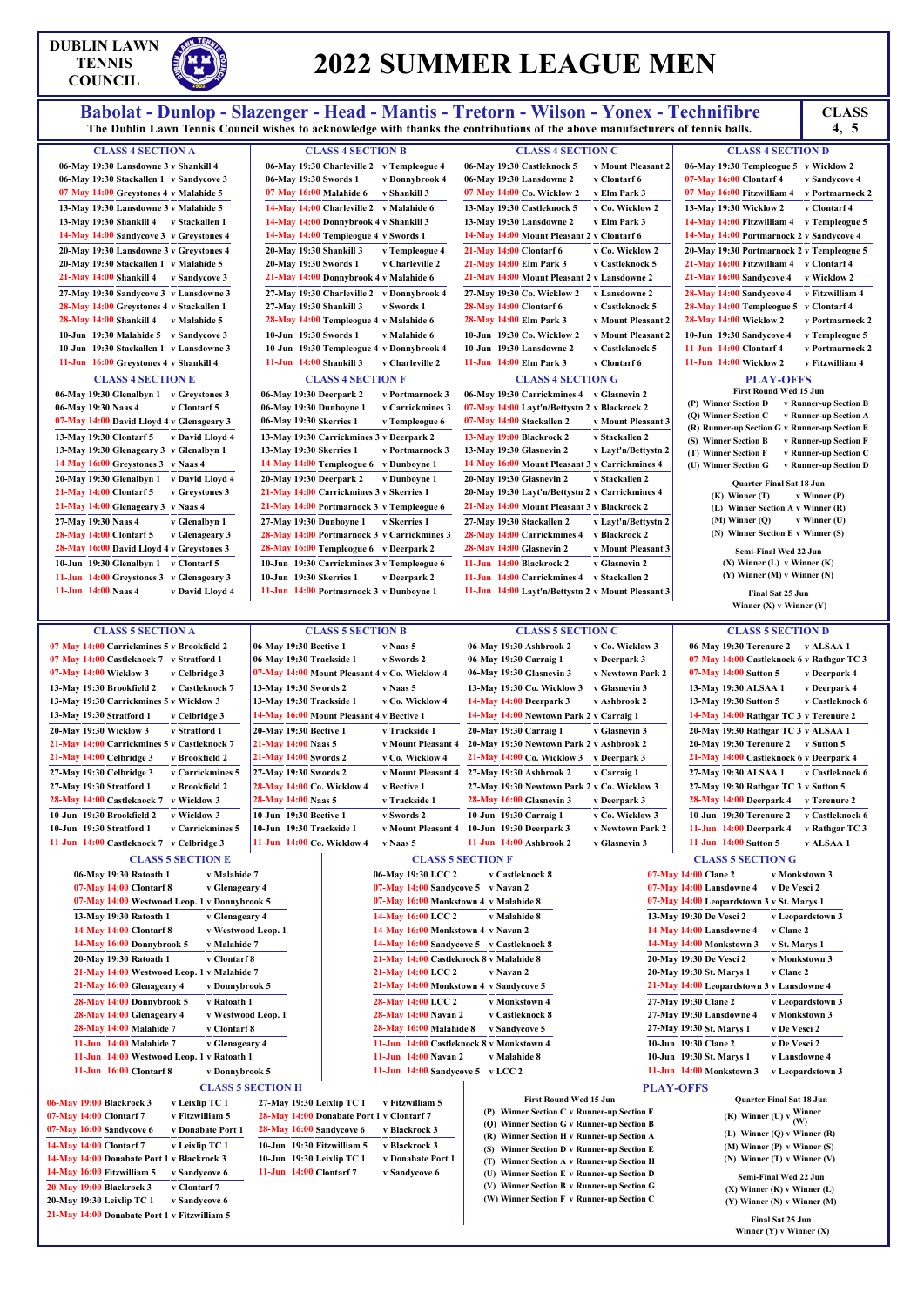### **DUBLIN LAWN TENNIS COUNCIL**

## **2022 SUMMER LEAGUE MEN**

# Babolat - Dunlop - Slazenger - Head - Mantis - Tretorn - Wilson - Yonex - Technifibre<br>The Dublin Lawn Tennis Council wishes to acknowledge with thanks the contributions of the above manufacturers of tennis balls.

**6**

| <b>CLASS 6 SECTION A</b>                      |                     |
|-----------------------------------------------|---------------------|
| 06-May 19:30 Leixlip TC 2                     | v Trim 3            |
| 07-May 14:00 Celbridge 5                      | v St. Anne's Park 1 |
| 07-May 14:00 Templeogue 7                     | v Monkstown 5       |
| 13-May 19:30 Leixlip TC 2                     | v Celbridge 5       |
| 13-May 19:30 St. Anne's Park 1 v Monkstown 5  |                     |
| 14-May 14:00 Trim 3                           | v Templeogue 7      |
| 20-May 19:30 St. Anne's Park 1 v Leixlip TC 2 |                     |
| 21-May 14:00 Templeogue 7                     | v Celbridge 5       |
| 21-May 16:00 Monkstown 5                      | v Trim 3            |
| 27-May 19:30 Trim 3                           | v St. Anne's Park 1 |
| 28-May 14:00 Leixlip TC 2                     | v Templeogue 7      |
| 28-May 14:00 Monkstown 5                      | v Celbridge 5       |
| 10-Jun 19:30 St. Anne's Park 1 v Templeogue 7 |                     |
| $11$ -Jun $14:00$ Celbridge 5                 | v Trim 3            |
| 11-Jun 16:00 Monkstown 5                      | v Leixlip TC 2      |

**CLASS 6 SECTION B**

**06-May 19:30 Celbridge 4 v Charleville 3 07-May 14:00 Leixlip TC 3 v Glenageary 5 07-May 14:00 Templeogue 9 v David Lloyd 5 14-May 14:00 Glenageary 5 v Templeogue 9 14-May 14:00 Leixlip TC 3 v Charleville 3 14-May 16:00 David Lloyd 5 v Celbridge 4 20-May 19:30 Charleville 3 v Glenageary 5 21-May 14:00 Leixlip TC 3 v David Lloyd 5 21-May 16:00 Templeogue 9 v Celbridge 4 28-May 14:00 Celbridge 4 v Leixlip TC 3 28-May 14:00 Charleville 3 v Templeogue 9 28-May 16:00 Glenageary 5 v David Lloyd 5 11-Jun 14:00 David Lloyd 5 v Charleville 3 11-Jun 14:00 Glenageary 5 v Celbridge 4 11-Jun 14:00 Templeogue 9 v Leixlip TC 3**

|                     | <b>CLASS 6 SECTION C</b>              |                                            |
|---------------------|---------------------------------------|--------------------------------------------|
|                     | $07-May$ 14:00 Ratoath 2 v Trim 2     |                                            |
|                     | 07-May 16:00 Castleknock 9 v LCC 3    |                                            |
|                     |                                       | 07-May 16:00 David Lloyd 6 v Balrothery 1  |
|                     |                                       | 13-May 19:30 Trim 2 v David Lloyd 6        |
|                     |                                       | 14-May 14:00 Castleknock 9 v Balrothery 1  |
|                     | 14-May 14:00 LCC 3                    | v Ratoath 2                                |
|                     | 20-May 19:30 Balrothery 1 v Ratoath 2 |                                            |
| 20-May 19:30 Trim 2 |                                       | $_{\rm V}$ LCC 3                           |
|                     |                                       | 21-May 14:00 David Lloyd 6 v Castleknock 9 |
|                     | 27-May 19:30 Balrothery 1 v Trim 2    |                                            |
|                     | 27-May 19:30 Ratoath 2                | v Castleknock 9                            |
| 28-May 16:00 LCC 3  |                                       | v David Lloyd 6                            |
| 10-Jun 19:30 LCC 3  |                                       | v Balrothery 1                             |
|                     | 10-Jun 19:30 Ratoath 2                | v David Lloyd 6                            |
|                     | 11-Jun 16:00 Castleknock 9 v Trim 2   |                                            |
|                     |                                       |                                            |

### **CLASS 6 SECTION D 07-May 14:00 Ashbourne 1 v Claremont/RU 3 07-May 14:00 Shankill 6 v Fitzwilliam 6 07-May 16:00 Wicklow 4 v Terenure 3 14-May 14:00 Ashbourne 1 v Shankill 6 14-May 14:00 Terenure 3 v Fitzwilliam 6 14-May 14:00 Wicklow 4 v Claremont/RU 3 20-May 19:00 Claremont/RU 3 v Fitzwilliam 6 21-May 14:00 Shankill 6 v Terenure 3 21-May 14:00 Wicklow 4 v Ashbourne 1 27-May 19:00 Claremont/RU 3 v Shankill 6 28-May 14:00 Fitzwilliam 6 v Wicklow 4 28-May 14:00 Terenure 3 v Ashbourne 1 11-Jun 14:00 Claremont/RU 3 v Terenure 3 11-Jun 14:00 Fitzwilliam 6 v Ashbourne 1 11-Jun 14:00 Shankill 6 v Wicklow 4**

### **CLASS 6 SECTION E**

|  | 07-May 14:00 Deerpark 5                    | v Stackallen 3   |
|--|--------------------------------------------|------------------|
|  | 07-May 16:00 Leopardstown 4 v Brookfield 3 |                  |
|  | 07-May 16:00 Navan 3                       | v Templeogue 8   |
|  | 13-May 19:30 Stackallen 3                  | v Navan 3        |
|  | 14-May 14:00 Brookfield 3                  | v Templeogue 8   |
|  | 14-May 14:00 Leopardstown 4 v Deerpark 5   |                  |
|  | 21-May 14:00 Deerpark 5                    | v Navan 3        |
|  | 21-May 14:00 Stackallen 3                  | v Brookfield 3   |
|  | 21-May 14:00 Templeogue 8                  | v Leopardstown 4 |
|  | 28-May 14:00 Brookfield 3                  | v Navan 3        |
|  | 28-May 14:00 Leopardstown 4 v Stackallen 3 |                  |
|  | 28-May 16:00 Templeogue 8                  | v Deerpark 5     |
|  | 11-Jun 14:00 Brookfield 3                  | v Deerpark 5     |
|  | 11-Jun 14:00 Templeogue 8                  | v Stackallen 3   |
|  | 11-Jun 16:00 Navan 3                       | v Leopardstown 4 |
|  |                                            |                  |

**CLASS 6 SECTION F 06-May 19:30 Kilternan Parish 1 v Donnybrook 6 06-May 19:30 Shankill 5 v Fitzwilliam 7 07-May 14:00 Sutton 6 v Lansdowne 5 14-May 14:00 Lansdowne 5 v Fitzwilliam 7 14-May 14:00 Shankill 5 v Donnybrook 6 14-May 14:00 Sutton 6 v Kilternan Parish 1 20-May 19:30 Kilternan Parish 1 v Lansdowne 5 21-May 14:00 Sutton 6 v Shankill 5 21-May 16:00 Donnybrook 6 v Fitzwilliam 7 28-May 14:00 Lansdowne 5 v Donnybrook 6 28-May 14:00 Shankill 5 v Kilternan Parish 1**

**28-May 16:00 Fitzwilliam 7 v Sutton 6 11-Jun 14:00 Lansdowne 5 v Shankill 5 11-Jun 16:00 Donnybrook 6 v Sutton 6**

**11-Jun 16:00 Fitzwilliam 7 v Kilternan Parish 1**

### **CLASS 6 SECTION G**

| 06-May 19:30 Stratford 2                     | v Meadowvale 2      |
|----------------------------------------------|---------------------|
| 07-May 14:00 Glasnevin 4                     | v Layt'n/Bettystn 3 |
| 07-May 14:00 Naas 6                          | v Ratoath 3         |
| 13-May 19:30 Layt'n/Bettystn 3 v Stratford 2 |                     |
| 13-May 19:30 Meadowyale 2                    | v Naas 6            |
| 14-May 14:00 Glasnevin 4                     | v Ratoath 3         |
| 20-May 19:30 Stratford 2                     | v Glasnevin 4       |
| 21-May 14:00 Naas 6                          | v Layt'n/Bettystn 3 |
| 21-May 14:00 Ratoath 3                       | v Meadowvale 2      |
| 27-May 19:30 Layt'n/Bettystn 3 v Ratoath 3   |                     |
| 27-May 19:30 Meadowvale 2                    | v Glasnevin 4       |
| 28-May 14:00 Stratford 2                     | v Naas 6            |
| 11-Jun 14:00 Meadowyale 2                    | v Layt'n/Bettystn 3 |
| 11-Jun 14:00 Naas 6                          | v Glasnevin 4       |
| $11$ -Jun $14:00$ Ratoath 3                  | v Stratford 2       |
|                                              |                     |

### **CLASS 6 SECTION H**

|  |                                                                                                                                                                                                   | v Dunboyne 2                            |
|--|---------------------------------------------------------------------------------------------------------------------------------------------------------------------------------------------------|-----------------------------------------|
|  |                                                                                                                                                                                                   |                                         |
|  |                                                                                                                                                                                                   | v De Vesci 3                            |
|  |                                                                                                                                                                                                   | v Portmarnock 4                         |
|  |                                                                                                                                                                                                   | v Skerries 2                            |
|  |                                                                                                                                                                                                   | v LCC 4                                 |
|  |                                                                                                                                                                                                   | v De Vesci 3                            |
|  |                                                                                                                                                                                                   | v Dunboyne 2                            |
|  |                                                                                                                                                                                                   | v Portmarnock 4                         |
|  | 06-May 19:30 ALSAA 2<br>07-May 14:00 LCC 4<br>13-May 19:30 Dunboyne 2<br>14-May 14:00 De Vesci 3<br>14-May 16:00 ALSAA 2<br>20-May 19:30 ALSAA 2<br>20-May 19:30 Skerries 2<br>21-May 16:00 LCC 4 | 06-May 19:30 Portmarnock 4 v Skerries 2 |

**27-May 19:30 De Vesci 3 v Dunboyne 2 27-May 19:30 Skerries 2 v LCC 4 28-May 16:00 Portmarnock 4 v ALSAA 2 10-Jun 19:30 Dunboyne 2 v LCC 4 11-Jun 14:00 Skerries 2 v ALSAA 2 11-Jun 16:00 Portmarnock 4 v De Vesci 3**

### **PLAY-OFFS**

| <b>First Round Wed 15 Jun</b>              | <b>Ouarter Final Sat 18 Jun</b>   |
|--------------------------------------------|-----------------------------------|
| (P) Winner Section C v Runner-up Section F | $(K)$ Winner $(S)$ v Winner $(V)$ |
| (O) Winner Section F v Runner-up Section C | Winner<br>(L)<br>$v$ Winner $(R)$ |
| (R) Winner Section H v Runner-up Section A | (W)                               |
| (S) Winner Section A v Runner-up Section H | $(M)$ Winner $(P)$ v Winner $(T)$ |
| (T) Winner Section D v Runner-up Section E | $(N)$ Winner $(U)$ v Winner $(O)$ |
| (U) Winner Section E v Runner-up Section D | Semi-Final Wed 22 Jun             |
| (V) Winner Section B v Runner-up Section G | $(X)$ Winner $(N)$ v Winner $(L)$ |
| (W) Winner Section G v Runner-up Section B | $(Y)$ Winner $(K)$ v Winner $(M)$ |
|                                            | <b>Final Sat 25 Jun</b>           |
|                                            | Winner $(Y)$ v Winner $(X)$       |